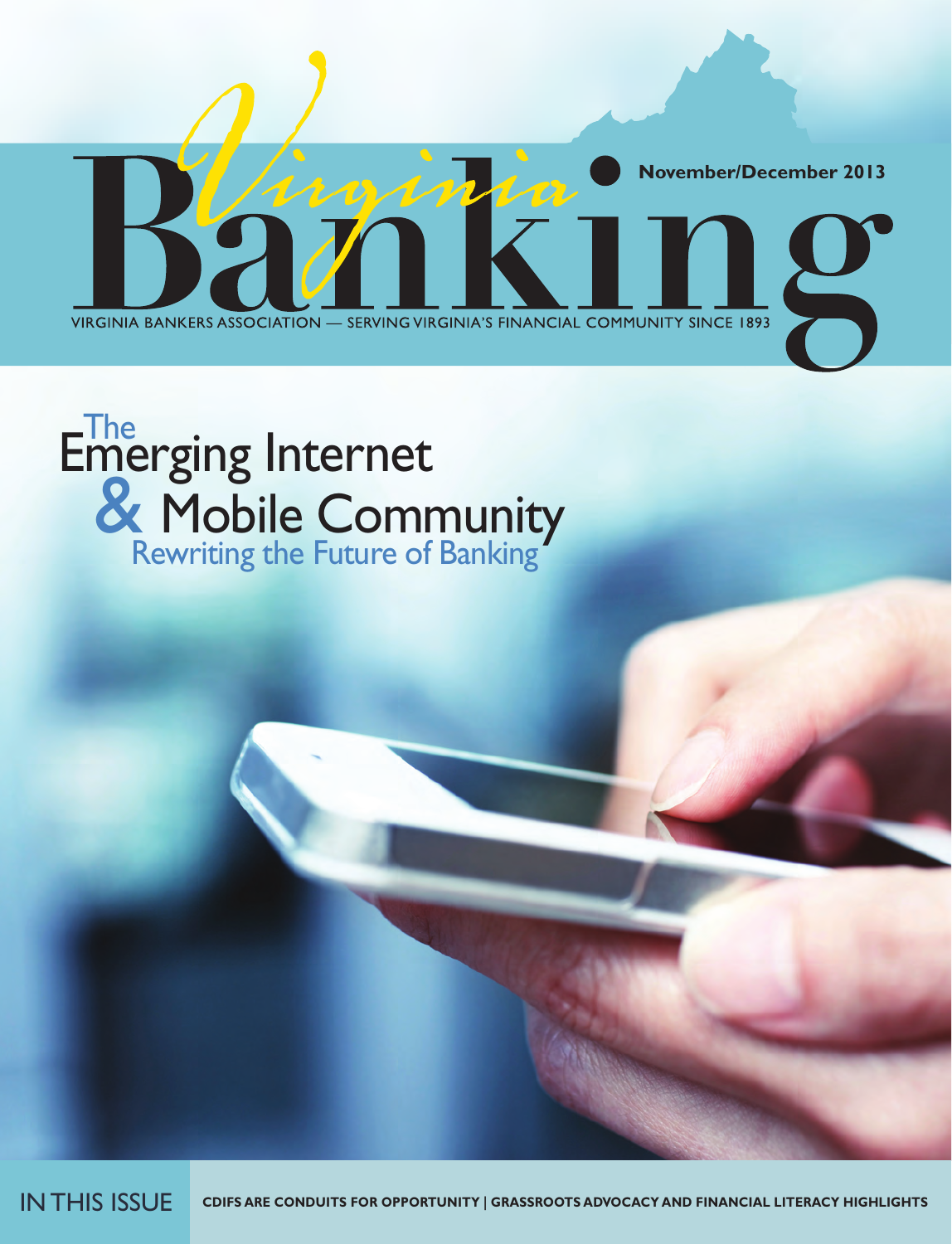Expanding *horizons*

## Bringing the World to Virginia

**COMMUNITY DEVELOPMENT FINANCIAL INSTITUTIONS ARE CONDUITS FOR OPPORTUNITY**



**By Jane Henderson**

President and CEO, Virginia **Community Capital** 

echnological advances within the past five years have created a remarkable shift for community banking. The internet's vast connectivity has delivered the world to many, when transactions with customers in Paris or Portsmouth can be done with relative ease. At Virginia Community Capital (VCC) and other Community Development Financial Institutions (CDFIs), this access revolution has generated a slightly different result. The core focus for CDFIs will always be invigorating local communities. But, our horizons have expanded tremendously in terms of partners and resources available to support our mission and work.

VCC and our for-profit Community Capital Bank of Virginia (CCB) strengthen communities throughout Virginia in core areas of affordable housing, job creation, community facilities like health care or child care, and Main Street revitalization. Within the past year, like other CDFIs across the country, we've broadened our focus to include healthy foods. VCC has also reached out to address needs through small business lending. Success depends on mobilizing strong collaborations to promote vibrant local communities, create jobs, and deliver innovative capital across Virginia. We have solid relationships with the public sector (local and state) as well as with many partner banks.

Within the past few years, much as community banking has opened its doors to a global audience, CDFIs have cultivated national and regional partners through innovative programming or products. With VCC, these high-profile partnerships elevate our work to a global platform and, in doing so, create exponential impact for Virginians.

Engaging national prospects has required diligent research, extensive upper-level conversations, and detailed knowledge of innovative models for community development investment. As with most CDFIs who are also mission-focused, VCC analyzes every potential project, program, or loan through two lenses: will it provide lasting impact to an underserved market and does it make financial sense? When national issues emerge, we dedicate minds and resources to considering how these initiatives can improve lives across Virginia. If an opportunity passes the mission-money litmus test, we proceed with vigor.

Our ongoing participation in the Goldman Sachs 10,000 Small Businesses initiative offers a perfect example of a national, mission-related investor complementing VCC's dedication to helping small businesses excel. We began conversations with Goldman Sachs over a year ago. We introduced them to our broad portfolio of successes in communities across Virginia and openly discussed our strategy to expand our small business support. Preliminary conversations turned to targeted program development through their 10,000 Small Businesses initiative; and in July, we announced a \$4.4 million investment in VCC by Goldman Sachs. The funding includes \$4 million going directly to VCC's loan fund to lend money to small businesses that are growing and creating jobs in low- to moderate-income areas and an additional \$400,000 serves as a loan loss reserve and expands our small business lending outreach and assistance.

The Goldman Sachs support has already delivered noteworthy impact. Funds leveraged a loan to earlystage Evatran, developer of Plugless Power, the world's first wireless charging system for electric vehicles. The support allowed for acceleration of beta units to market, which galvanizes opportunity for an integrated product with major U.S. and German automobile manufacturers for 2015 vehicles. Parts will fly from Richmond to Munich as the result of the VCC/CCB support and Goldman Sachs partnership. Further, the Goldman Sachs/VCC collaboration has created 49 jobs and retained an additional 20.

Restoring America's manufacturing landscape is a national priority and so is elimination of food deserts across our country. The Food Trust introduced a CDFI-